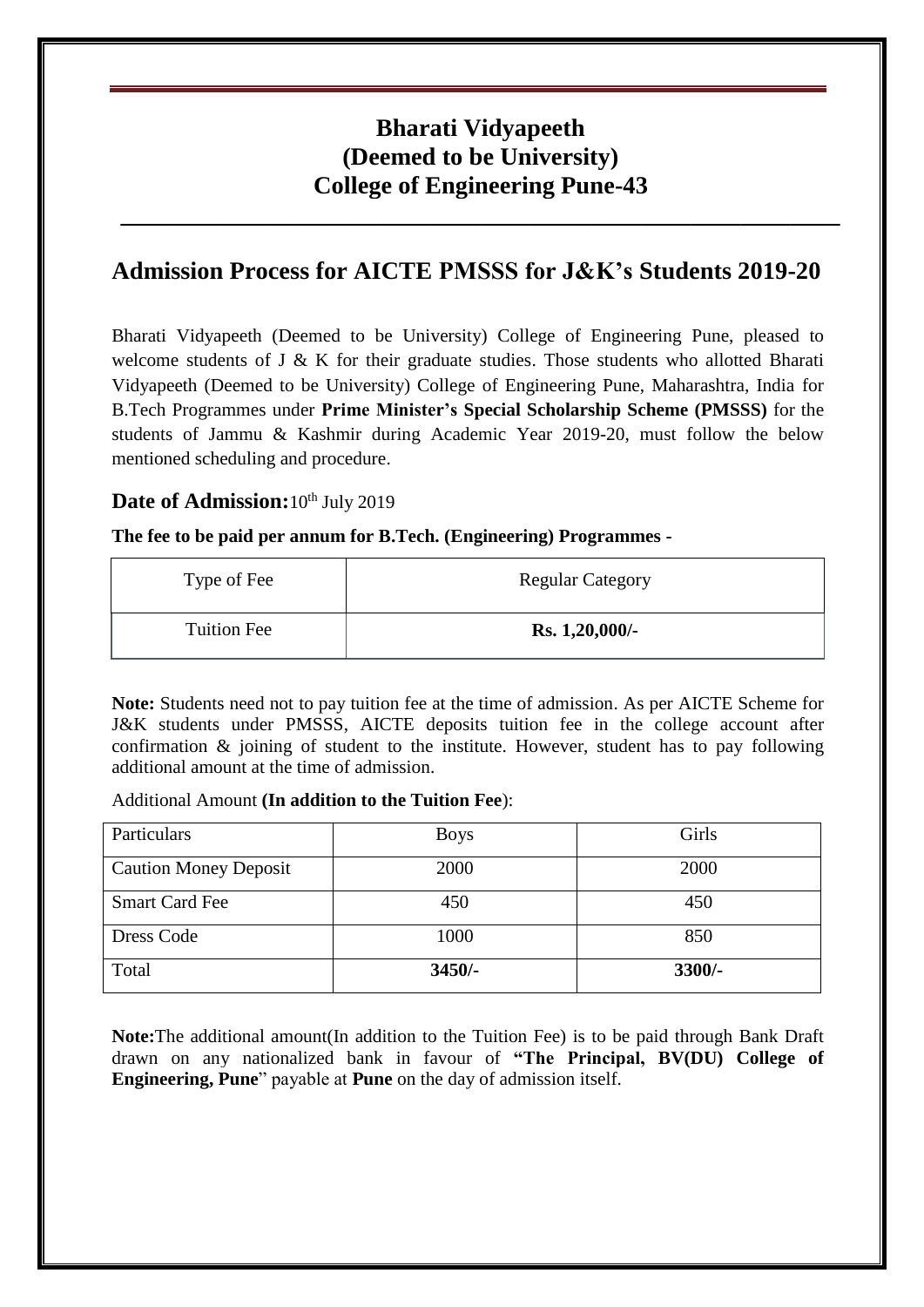## **Required List of Documents**

At the time of Admission, candidates are required to submit the following documents in original. Students are also required to submit two photocopies of each of these documents.

- 1. Allotment Letter issued by AICTE
- 2. For a Proof of date of Birth: SSC Certificate or School/ College Leaving Certificate or Certificate of Domicile/ Nationality Certificate
- 3. A Certificate of the Principal/ Headmaster of the School for having studied for  $11<sup>th</sup>$  and 12<sup>th</sup> standard in India
- 4. Statement of marks of  $X<sup>th</sup>$ std. examination

### **5. Statement of marks of XIIth std examination**

6. Transfer Certificate from the Institution in which you had studied last

#### **7. Migration Certificate (for students who joined a course after 12th)**

- 8. Aadhar Card
- 9. Gap Certificate (if any)
- 10. Conduct and Character Certificate from a responsible person
- 11. Caste certificate. (for SC/ ST students only)
- 12. Caste validity certificate issued by competent authority. (for SC/ ST students only)
- 13. Certificate of Medical Fitness
- 14. Persons with Disabilities (PWD) must produce Disability Certificate
- 15. Six recent passport-size photographs with your name written on backside
- 16. An affidavit in the format given in Annexure III signed by candidate and countersigned by parent/ guardian in the presence of Notary Public on stamp paper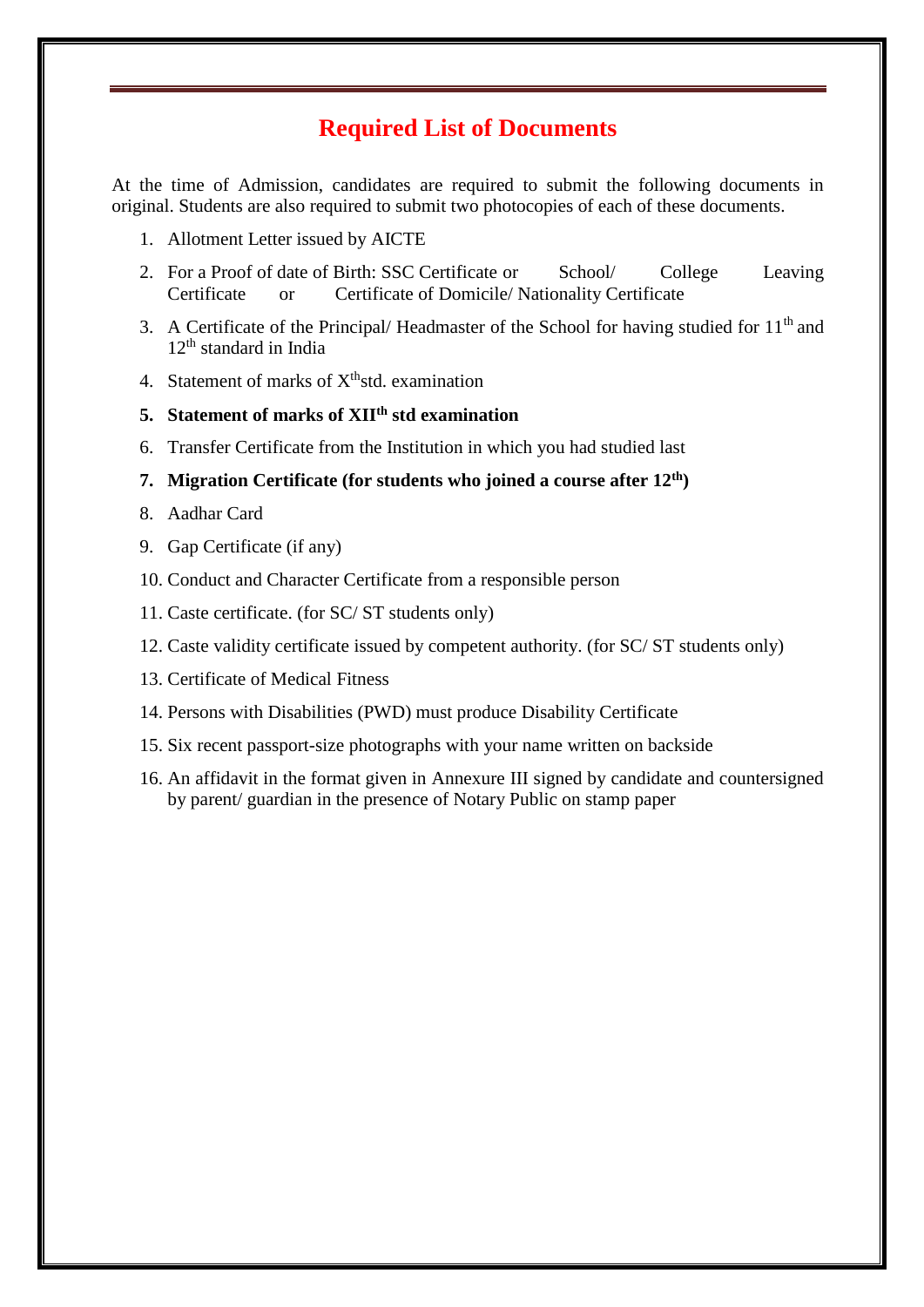## **Bharati Vidyapeeth Student/Ladies Hostel, Dhankawadi, Pune-43 Fee Structure (2019-20)**

| Sr.            | <b>Particular</b>     | <b>Boys /Girls Hostel</b> |  |
|----------------|-----------------------|---------------------------|--|
| No.            |                       | <b>New Admission</b>      |  |
|                | <b>Admission Fee</b>  | 500                       |  |
| $\overline{2}$ | Prospectus Fee        | 500                       |  |
| 3              | <b>Hostel Fee</b>     | 60,000                    |  |
| 4              | <b>Mess Charges</b>   | 37,500                    |  |
| 5              | <b>Hostel Deposit</b> | 5,000                     |  |
|                | Total                 | 1,03,500/-                |  |

Old Ladies Hostel Admission: -

D.D. Favour of **"Warden Bharati Vidyapeeth Ladies Hostel, Pune-43"**

Old Boys Hostel Admission: -

D.D. Favour of **"Warden Bharati Vidyapeeth Student Hostel, Pune-43"**

# **Bharati Vidyapeeth New Ladies Hostel Dhankawadi, Pune-43 Fee Structure (2019-20)**

|                | <b>Particular</b> | <b>New Ladies Hostel</b> |                  |                  |                  |
|----------------|-------------------|--------------------------|------------------|------------------|------------------|
| Sr.            |                   | Non A/C Room             |                  | A/C Room         |                  |
| No.            |                   | <b>Single</b>            | <b>Double</b>    | <b>Single</b>    | <b>Double</b>    |
|                |                   | Occupancy                | <b>Occupancy</b> | <b>Occupancy</b> | <b>Occupancy</b> |
| $\mathbf{1}$   | Admission         | $500/-$                  | $500/-$          | $500/-$          | $500/-$          |
|                | Fee               |                          |                  |                  |                  |
| $\overline{2}$ | Prospectus        | $500/-$                  | $500/-$          | $500/-$          | $500/-$          |
|                | Fee               |                          |                  |                  |                  |
| 3              | <b>Hostel Fee</b> | $3,05,000/-$             | $1,65,000/-$     | $3,55,000/-$     | 1,90,000/-       |
| $\overline{4}$ | <b>Mess</b>       | $50,000/-$               | $50,000/-$       | $50,000/-$       | $50,000/-$       |
|                | Charges           |                          |                  |                  |                  |
| 5              | Hostel            | $10,000/-$               | $10,000/-$       | $10,000/-$       | $10,000/-$       |
|                | Deposit           |                          |                  |                  |                  |
|                | Total             | 3,66,000/-               | $2,26,000/$ -    | $4,16,000/$ -    | $2,51,000/$ -    |

New Ladies Hostel Admission:-

D.D. Favour of **"Warden Bharati Vidyapeeth New Ladies Hostel, Pune-43"**